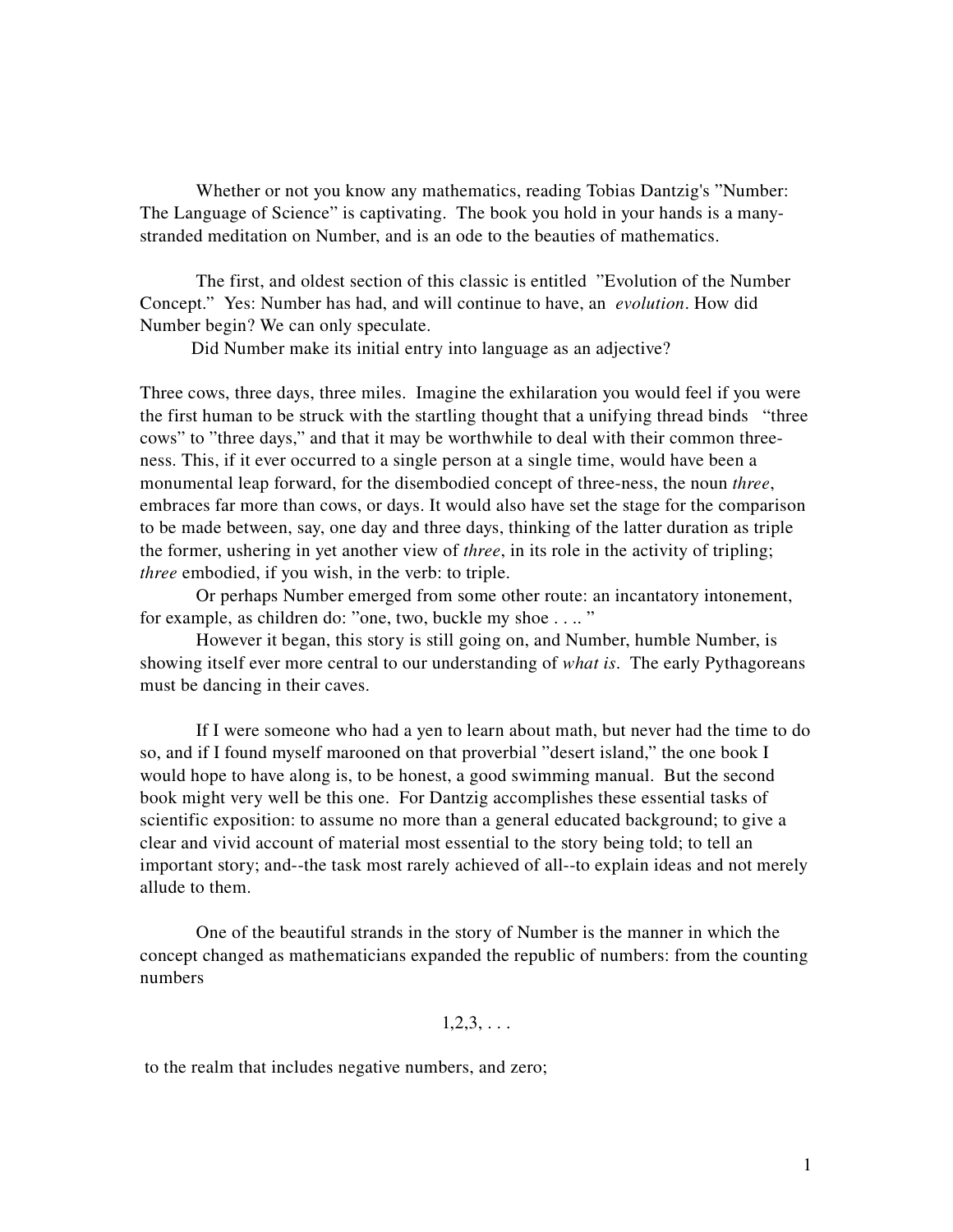and then to fractions, real numbers, complex numbers; and, via a different mode of colonization, to infinity and the hierarchy of infinities. Dantzig brings out the motivation for each of these augmentations: there is indeed, a unity that ties these separate steps into a single narrative. In the midst of his discussion of the expansion of the number concept, Dantzig quotes Louis XIV, who when asked what the guiding principle was of his international policy answered "Annexation! One can always find a clever lawyer to vindicate the act." But Dantzig himself doesn't relegate anything to legal counsel. He offers intimate glimpses of mathematical birth-pangs, while constantly focusing on the vital question that hovers over this story: "What does it mean for a mathematical object to exist?" Dantzig, in his comment about the emergence of complex numbers muses that "For centuries [the concept of complex numbers] figured as a sort of mystic bond between reason and imagination." He quotes Leibniz to convey this turmoil of the intellect:

 [T]he Divine Spirit found a sublime outlet in that wonder of analysis, that portent of the ideal world, that amphibian between being and not-being, which we call the imaginary root of negative unity.

Dantzig also tells us of his own early moments of perplexity:

 I recall my own emotions: I had just been initiated into the mysteries of the complex number. I remember my bewilderment: here were magnitudes patently impossible and yet susceptible of manipulations which lead to concrete results. It was a feeling of dissatisfaction, of restlessness, a desire to fill these illusory creatures, these empty symbols, with substance. Then I was taught to interpret these beings in a concrete geometrical way. There came then an immediate feeling of relief, as though I had solved an enigma, as though a ghost which had been causing me apprehension turned out to be no ghost at all, but a familiar part of my environment.

The interplay between algebra and geometry is one of the grand themes of mathematics. The magic of high school analytic geometry that allows you to describe geometrically intriguing curves by simple algebraic formulas and tease out hidden properties of geometry by solving simple equations has flowered--in modern mathematics —into a powerful intermingling of algebraic and geometric intutions, each fortifying the other. René Descartes proclaimed: "I would borrow the best of geometry and of algebra and correct all the faults of the one by the other." The contemporary mathematician, Sir Michael Atiyah, in comparing the glories of geometric intuition with the extraordinary efficacy of algebraic methods, wrote recently: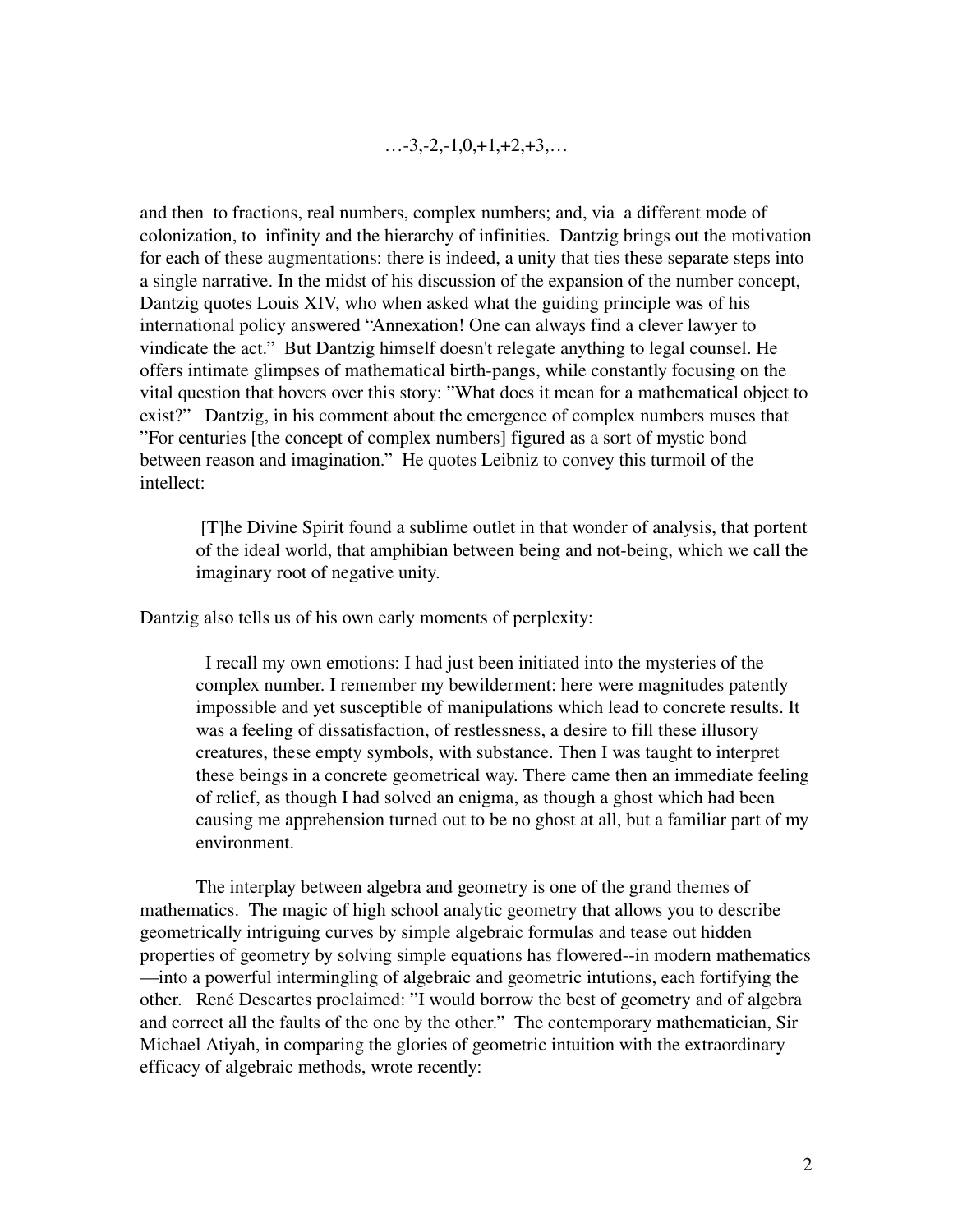Algebra is the offer made by the devil to the mathematician. The devil says: I will give you this powerful machine, it will answer any question you like. All you need to do is give me your soul: give up geometry and you will have this marvelous machine.

It takes the delicacy of Dantzig to tell of the millennia-long courtship between arithmetic and geometry without smoothing out the Faustian edges of this love story.

In Euclid's *Elements of Geometry* we encounter Euclid's "Definition 2. A line is breadthless length." Nowadays, we have other perspectives on that staple of plane geometry, the straight line. We have the number-line, represented as a horizontal straight line extended infinitely in both directions on which all numbers positive, negative, whole numbers, fractional, or irrational, have their position. Also, to picture time variation, we call upon that crude model, the time-line, again represented as a horizontal straight line extended infinitely in both directions, to stand for the profound, ever-baffling ever-moving frame of past/present/futures that we think we live in. The story of how these different conceptions of *straight line* negotiate with each other is yet another strand of Dantzig's tale.

Dantzig truly comes into his own in his discussion of the relationship between time and mathematics. He contrasts Cantor's theory, where infinite processes abound, a theory that he maintains is "frankly dynamic," with the theory of Dedekind, which he refers to as "static." Nowhere in Dedekind's definition of real number, says Dantzig, does Dedekind even "use the word *infinite* explicitly, or such words as *tend, grow, beyond measure, converge, limit, less than any assignable quantity, or other substitutes.*"

 At this point, reading Dantzig's account, we seem to have come to a resting place, for Dantzig writes:

So it seems at first glance that here [in Dedekind's formulation of real numbers] we have finally achieved a complete emancipation of the number concept from the yoke of time.

 To be sure, this "complete emancipation" hardly holds up to Dantzig's second glance, and the eternal issues regarding time and its mathematical representation, regarding the continuum and its relationship to physical time, or to our lived time problems we have been made aware of since Zeno---remain constant companions to the account of the evolution of number you will read in this book.

Dantzig ends part I "The evolution of the number concept" with a discussion of the question: to what extent does the world, the scientific world, enter crucially as an influence on the mathematical world, and vice versa?

The man of science will act *as if* this world were an absolute whole controlled by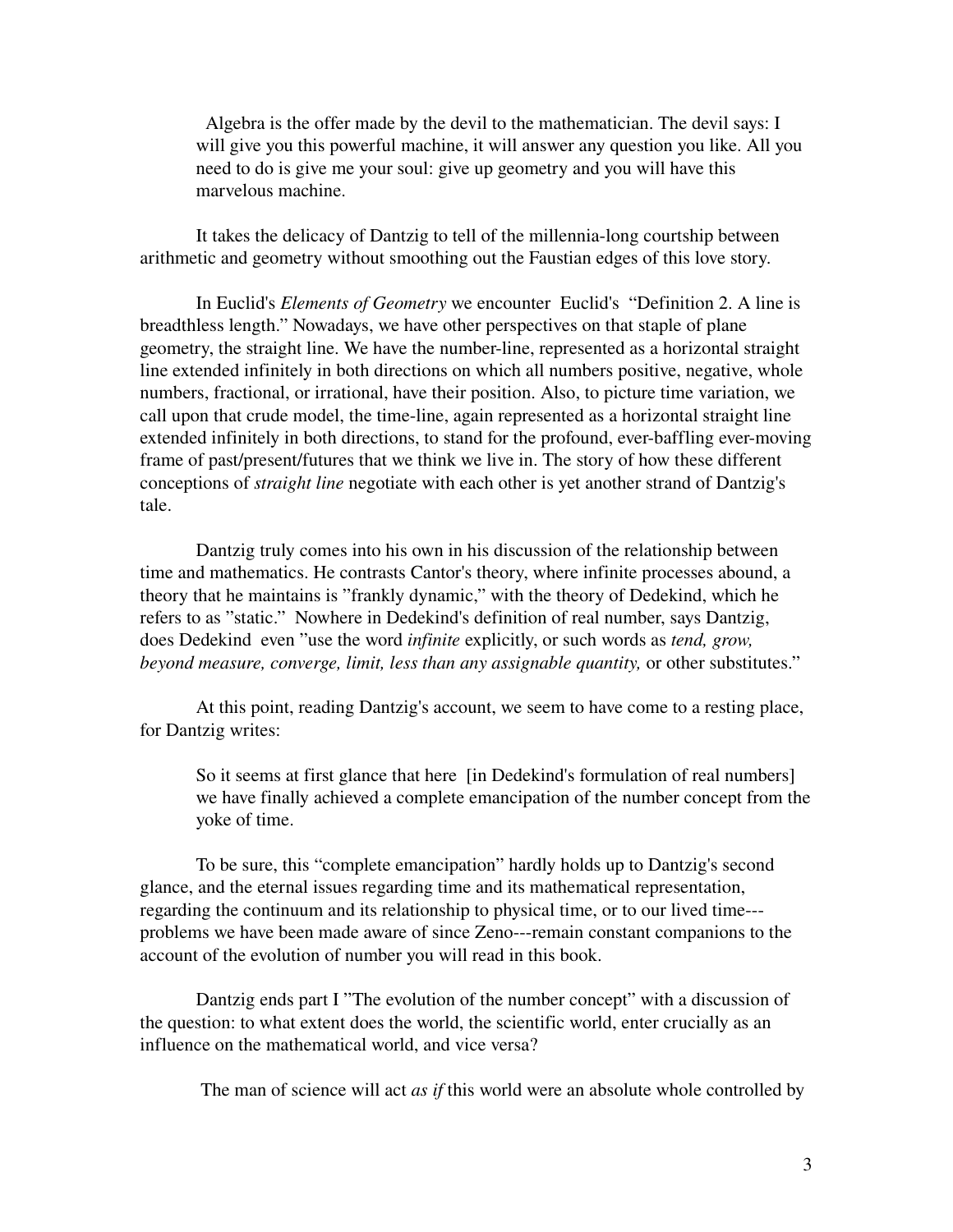laws independent of his own thoughts or act; but whenever he discovers a law of striking simplicity or one of sweeping universality or one which points to a perfect harmony in the cosmos, he will be wise to wonder what role his mind has played in the discovery, and whether the beautiful image he sees in the pool of eternity reveals the nature of this eternity, or is but the reflection of his own mind.

Dantzig writes:

The mathematician may be compared to a designer of garments, who is utterly oblivious of the creatures whom his garments may fit. To be sure, his art originated in the necessity for clothing such creatures, but this was long ago; to this day a shape will occasionally appear which will fit into the garment as if the garment had been made for it. Then there is no end of surprise and of delight!

 This bears some resemblance in tone to the famous essay of the physicist Eugene Wigner, "The Unreasonable Effectiveness of Mathematics in the Natural Sciences," but

Dantzig goes on, by offering us his highly personal notions of *subjective reality* and *objective reality*. Objective reality, according to Dantzig, is an impressively large receptacle including all the data that humanity has acquired, e.g., through the application of scientific instruments. He adopts Poincaré's definition of objective reality, "what is common to many thinking beings and could be common to all,"

to set the stage for his analysis of the relationship between number and objective truth.

 Now, in at least one of Immanuel Kant's reconfigurations of those two mighty words *subject* and *object,* a dominating role is played by Kant's delicate concept of the *sensus communis*. This *sensus communis* is an inner "general voice," somehow constructed within each of us, that gives us our expectations of how the rest of humanity will judge things.

The *objective reality* of Poincaré and Dantzig seems to require, similarly, a kind of inner voice, a faculty residing in us, telling us something about the rest of humanity: The Poincaré Dantzig *objective* reality is a fundamentally *subjective* consensus of what is commonly held, or what *could be* held, to be objective. This view already alerts us to an underlying circularity lurking behind many discussions regarding objectivity and number, and, in particular behind the sentiments of the essay of Wigner. Dantzig treds lightly around this circularity, perhaps heeding Robert Graves' "Warning to Children":

Children, leave the string alone! For who dares undo the parcel Finds himself at once inside it.